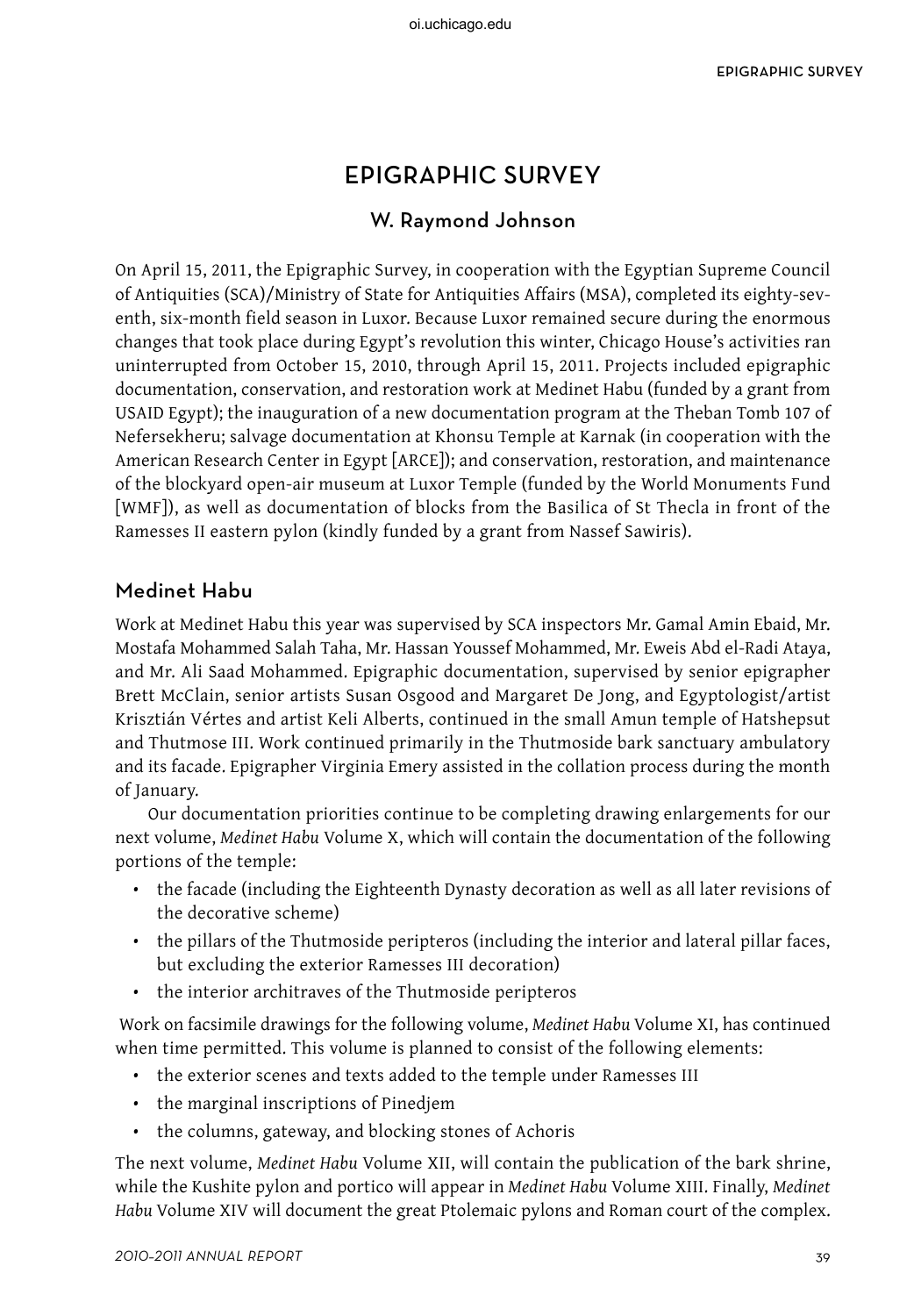Sue's work this season was concentrated primarily in the ambulatory and on the facade of the Small Temple, in particular on the Thutmoside architrave inscriptions and adjoining architectural elements of the facade, and on the pillars of the ambulatory. Sue and Margaret were responsible for the overall organization and coordination of the Medinet Habu staff on-site, including the ordering of additional photography and drawing enlargements, in consultation with Brett. Krisztián finished recording a Thutmoside pillar on the eastern facade, north end, partially hidden by the addition of the Ptolemaic "court" walls. Tina Di Cerbo and Richard Jasnow continued to document graffiti throughout the Medinet Habu complex, particularly on the roof of the Ramesses III mortuary temple.

### Medinet Habu Blockyard

This season the Medinet Habu conservation team, supervised by senior conservator Lotfi Hassan (fig. 1), finished the moving of fragmentary material from the old Medinet Habu blockyard to the new, protected blockyard built by Chicago House against the southern Ramesses III enclosure wall. In all, 3,500 blocks and block fragments from all parts of the complex were moved during the last three seasons, and 2,450 have been documented and entered on the Medinet Habu fragment database by Egyptologist Julia Schmied assisted by Egyptologist Christian Greco. Also included in the move to the new storage facility was the area behind the Gods Wives Chapels, where fragments and blocks were stored on cement platforms. That area is now clean, the objects and blocks moved to the new blockyard, and the platforms dismantled by Chicago House. New security lighting was also installed by Chicago House at the request of the SCA for the facade of the blockyard. Once the moving of blocks and fragments was finished, the old mudbrick-walled blockyard east of the king's palace was dismantled (in March)



Figure 1. Lotfi conserving a palace door in front of the new blockyard. Photo by Ray Johnson

and the area leveled as part of the site-management program of the Medinet Habu precinct. This project was proposed to Chicago House by former SCA Gurna Director Ali Asfar five years ago, and it is a great pleasure to get to this point.

At the beginning of February, at the request of the SCA, Chicago House undertook the inventory of fragments stored within the last remaining storage room in the great mortuary temple of Ramesses III (Nelson's Room 16). By the end of March, all the approximately 500 fragments stored in that room were numbered and photographed and included in the Medinet Habu fragment database. Most of the material — from the Ramesses III complex and later monuments within the Medinet Habu precinct — was moved to the new secure blockyard. Copies of the Chicago House Medinet Habu database lists were given to the Gurna Inspectorate.

A special covered area against the back wall of the blockyard was built and designated as a conservation treatment area, where conservation supervisor Lotfi, assisted by Nahed Samir Andraus and Mohamed Abou El Makarem and the conservation workers, now consolidate and re-assemble some of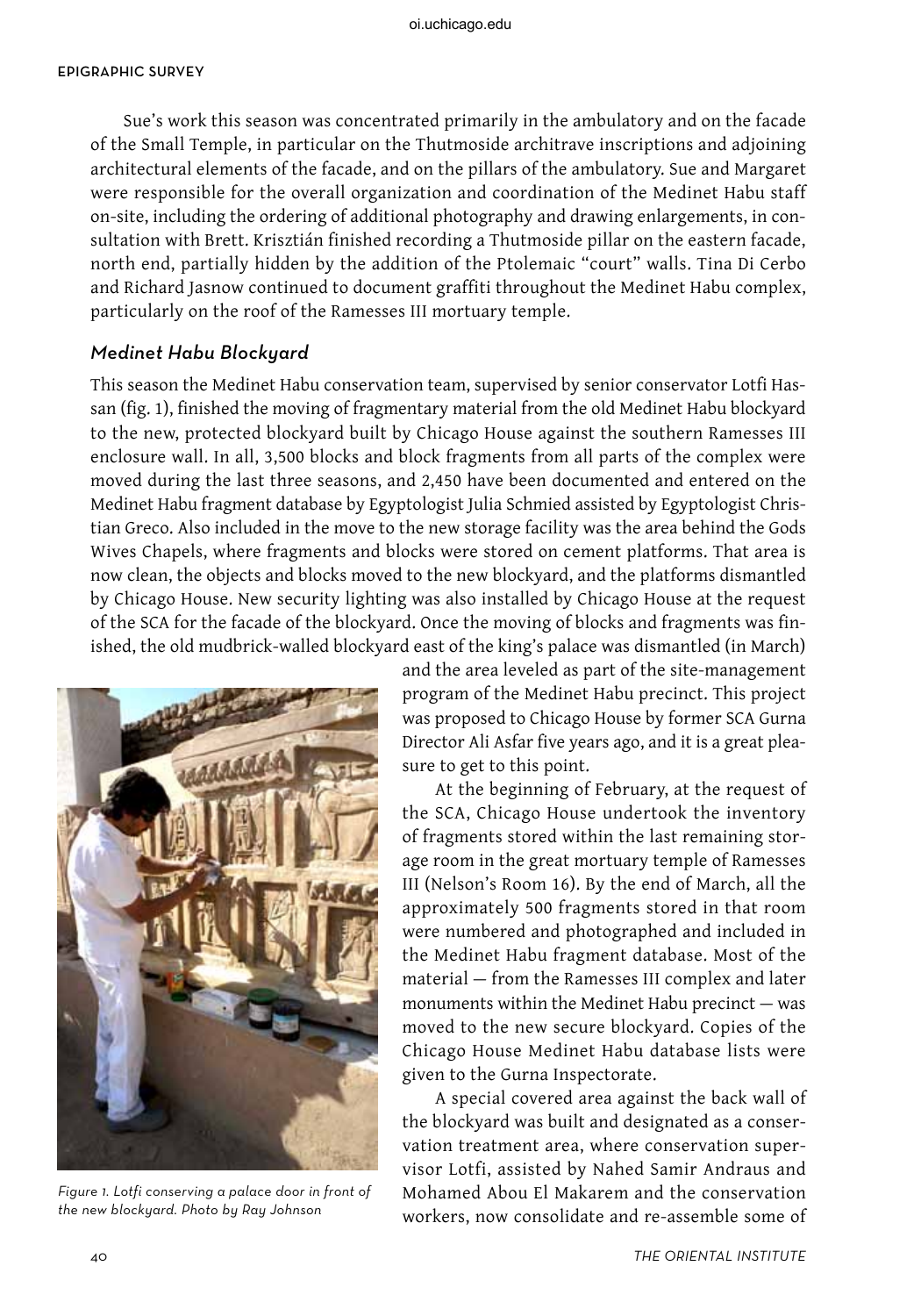the fragmentary material stored in the facility. SCA conservators who worked with Lotfi this season included Ramadan Mohamed Salim, El Azab El Tami Mohamed Ahmed, and Aly El Tayib Mohamed Hassan. Next season will mark the completion of a small open-air museum component in front of the new blockyard that has been specially constructed by Lotfi and the team for appropriate joined fragment and display groups. These include some beautiful decorated doorways from Ramesses III's mortuary temple palace, and a red-granite false door, broken in three pieces in the medieval period (and used as an olive press), quarried and reused in the Ptolemaic period from Amenhotep II's mortuary temple north of the Ramesseum.

## The Domitian Gate

This season marks the beginning of a new chapter of our Medinet Habu restoration work. Last season we noted that the first-century AD sandstone gate of the Roman emperor Domitian behind the small Amun temple, reassembled by George Daressy from scattered blocks in the late nineteenth century, was in danger of collapse due to groundwater salt decay of its foundations. The northeastern corner was actually turning to sand. After consultation with the SCA and our structural engineer, Conor Power, it was decided that the gate had to be dismantled in order to properly replace the foundations with new sandstone, specially damp-coursed against any future groundwater problems. Permission was granted by the SCA to begin that work this season.

In January 2011 the monument — although Roman period it is Egyptian in style — was thoroughly photographed by Chicago House photographer Yarko Kobylecky assisted by Ellie Smith. Afterward the gate was carefully surveyed and architectural drawings were generated by stonemason Frank Helmholz. Because the USAID-funded, west bank dewatering program was inaugurated earlier (in September of 2010), the ground was already showing signs of drying out by the new year. I should mention that by the time we finished work in mid-April, the water level in the Medinet Habu sacred lake was down three meters and back to levels



Figure 2. Domitian gate dismantling, March 3, 2011. Photo by Ray Johnson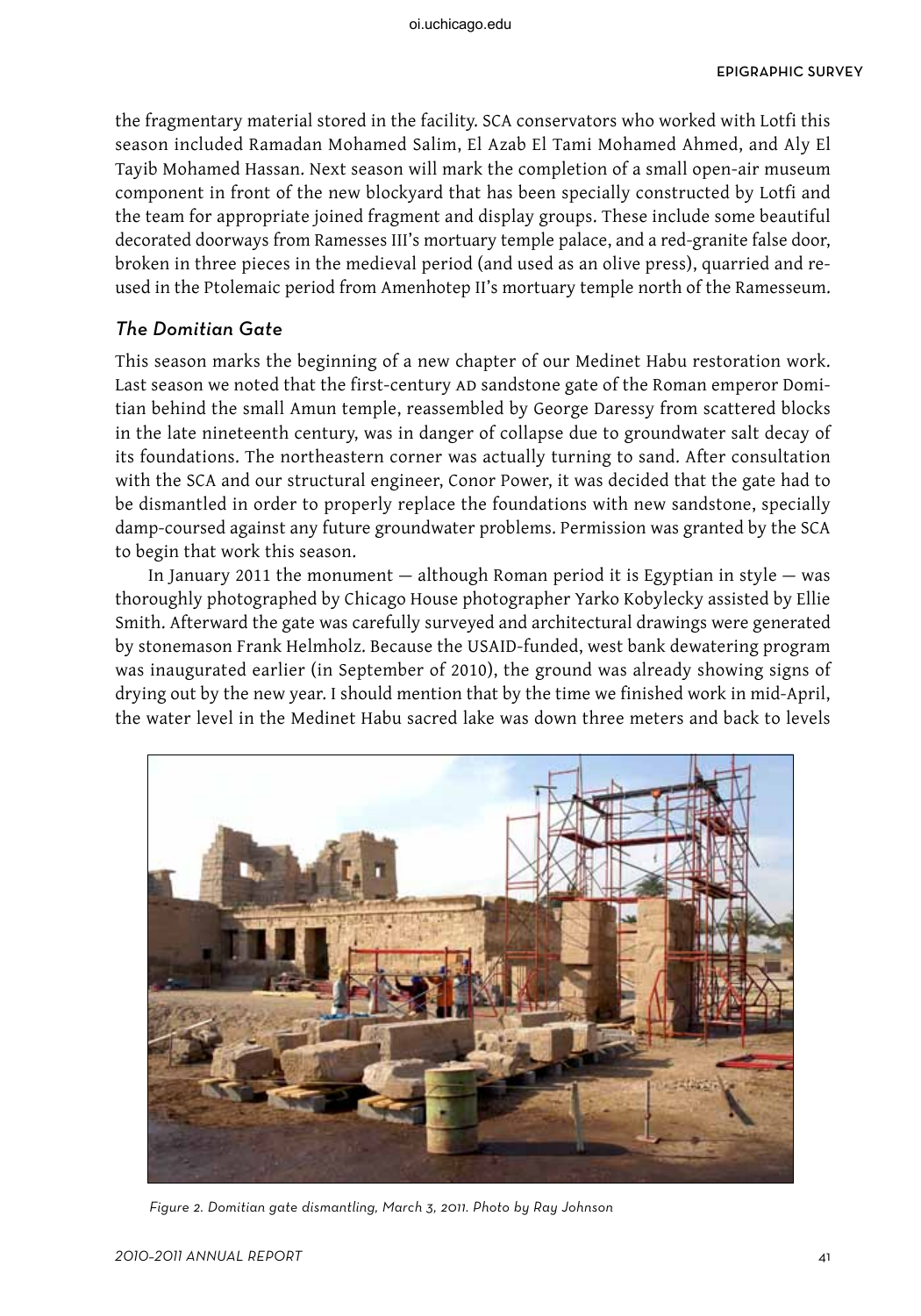recorded during the Oriental Institute's first work at Medinet Habu in the 1920s and 1930s — a great success. In February dismantling of the gate commenced by Frank and the Chicago House workmen, and continued during March (fig. 2). Forty-three blocks (out of 68 total) are now stored on protected platforms immediately to the north of the gate, and will undergo any conservation and consolidation necessary next season. Three courses of stone blocks remain, and now that there is much less weight pushing down on the stones, there is no longer any threat of collapse. The dismantling will be finished next season, and during that time Frank and his team will also cut and shape new foundation blocks for the re-erection of the gate, scheduled to begin in 2012.

# The Tomb of Nefersekheru (Theban Tomb 107)

In 2009–2010 the Epigraphic Survey initiated a condition study and preliminary, photographic documentation at the tomb of Nefersekheru (TT 107), in western Thebes. Nefersekheru was steward of Amenhotep III's great jubilee palace south of Medinet Habu at Malkata (Luxor's own "Amarna") and his tomb is one of the largest late-Amenhotep III-period private tombs in Thebes. No complete plan has ever been made for the tomb, nor has it ever been cleared. The only decoration known so far is along the outside of the broad hall, in sunk relief that is every bit as beautiful as the raised relief of the contemporary tomb of Kheruef nearby that the Epigraphic Survey documented in the 1960s.

In February of 2010 staff photographer Yarko assisted by Ellie photographed the portico reliefs in preparation for drawing. Because of the fragile condition of the stone, non-invasive drawing on photographic enlargements was chosen as the medium of documentation. This season, 2010–2011, saw stabilization, documentation, and study of the tomb. Before drawing began this season, and at the recommendation of structural engineer Conor Power, Chicago House erected a series of reinforcing screw jacks and wooden beams along the inside of the potentially unstable portico. The equipment was kindly lent to us by colleague and former Chicago House director Kent Weeks, who had faced similar conditions during his work in KV 5 in the Valley of the Kings on the other side of the cliffs.

Once the portico was stabilized, artists Sue and Margaret began penciling the exquisite reliefs and inscriptions, starting in January 2011. SCA inspectors who worked with us this



Figure 3. Margaret and SCA inspector Zeinab in TT 107,<br>Margaret 2. Margaret and SCA inspector Zeinab in TT 107,<br>Search Center in Egypt collaboration at March 2011. Photo by Marie Bryan

season included El Sayed Mamdouh El Sayed and Zeinab Ali Mohamed (fig. 3). Documentation will continue next season, and collation is expected to be finished late in 2012. Cleaning and more permanent stabilization measures for the portico will follow, including restoration of the missing limestone columns.

# Khonsu Temple, Karnak

This year marked the third season of an Epigraphic Survey and American Re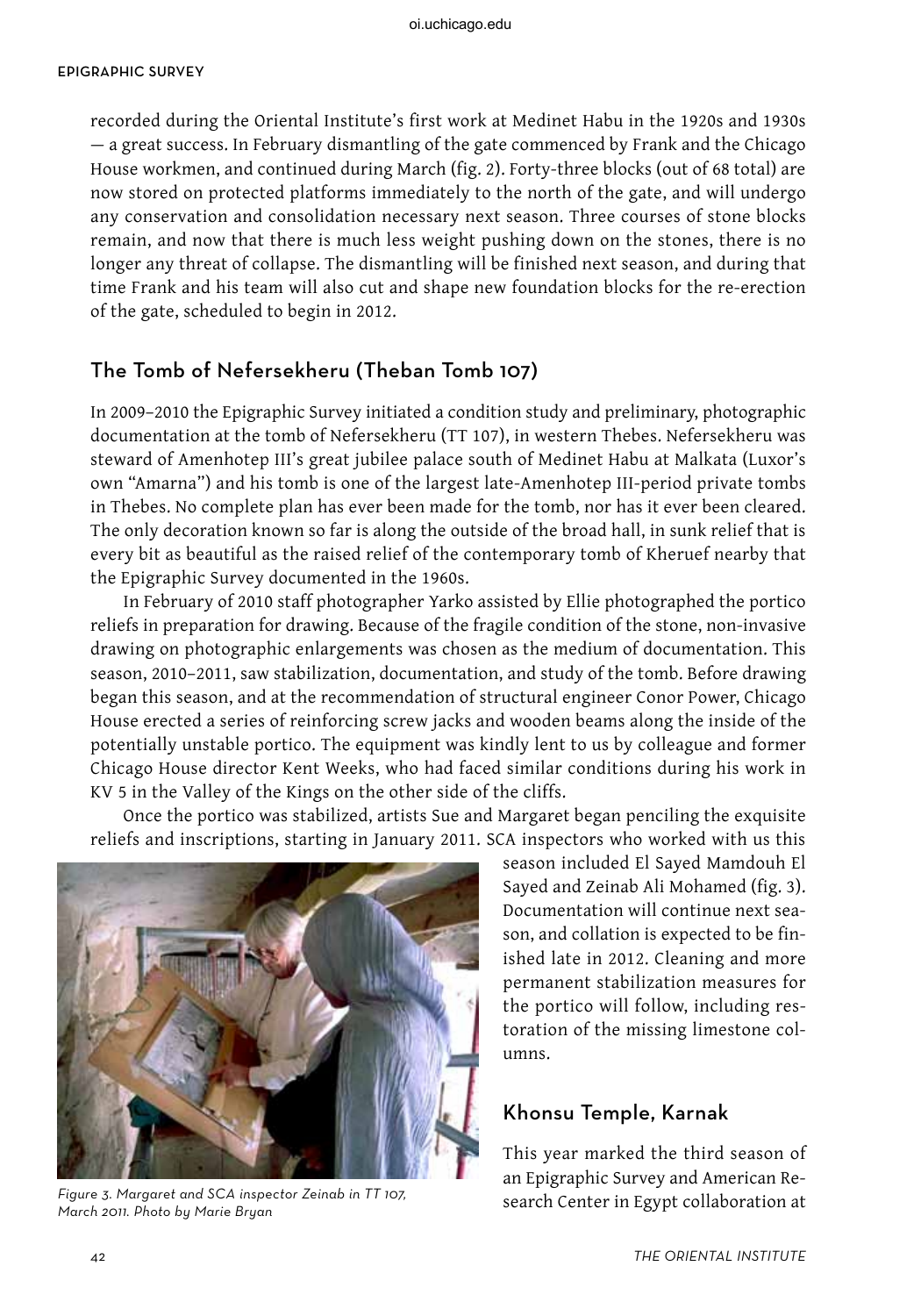Khonsu Temple, Karnak, part of the USAID-funded ARCE Groundwater Lowering Response Initiative. Part of ARCE's program focuses on conservation and restoration work in Khonsu Temple, including restoration of floor blocks where they are missing. Because Ramesses III wanted his new temple built quickly, every single block in Khonsu Temple, including the floor and foundation stones, is reused from earlier monuments (among them the mortuary temples of Amenhotep III and Ay/Horemheb) and they often preserve earlier inscribed surfaces. The temple is a gold mine of information about those earlier structures.

Chicago House senior epigrapher Brett McClain supervised the epigraphic team (Egyptologist Jen Kimpton, Egyptologist/artist Krisztián Vértes, and artist Keli Alberts) in the recording of the inscribed stone blocks reused in the flooring, foundations, and western roof area of Ramesses III's Khonsu Temple. This documentation is necessary before ARCE's floor restoration work, involving repaving whole areas, makes the reused material inaccessible. SCA inspectors who worked with us this season included Fawzi Helmi Okail, El Tayib Gharib Mahmoud, and Ghada Ibrahim Fouad (fig. 4).

All Chicago House recording work was done in coordination with ARCE Luxor director John Shearman and Karnak director Ibrahim Suleiman, and is an essential documentation component of the ARCE/SCA restoration program. All cleaning was done by the SCA/ARCE workmen; Chicago House's work was strictly documentation. Before floor repair occurs, ARCE and the SCA's workmen carefully remove the modern dirt fill between the stones and areas where the stone is missing, exposing any earlier surfaces. A Chicago House artist then traces the inscribed surface of the block on tracing film, or, when space is restricted, produces an aluminum foil rubbing of the inscribed surface, which is later traced, scanned, and collated in increments before restoration of the flooring once more conceals the earlier inscriptions from view.

In two seasons of work there we have learned that the Khonsu court floor blocks are made up of material primarily from the time of Sety I, including a gigantic lintel several meters long inscribed with names and figures of this king worshipping the divine triad of Thebes. Thanks to the careful cleaning of the ARCE workmen and the expertise of artist Krisztián Vértes, we were able to record the entire lintel and many other blocks of Sety I in that part of the temple. Both Krisztián and Keli have proven to be tremendously adept at

teasing out data from hard to reach places.

Once each block is traced, scanned, collated, and approved by the Chicago House director, 1:4 scale reductions of the collated drawings are then inked by Krisztián and Keli according to the standard conventions of the Epigraphic Survey. We have modified the damage convention, which is done minimally if at all, for clarity, and speed, since these draw-



Figure 4. Khonsu Temple, inspector Fawzi and Krisztián. Photo by Ray Johnson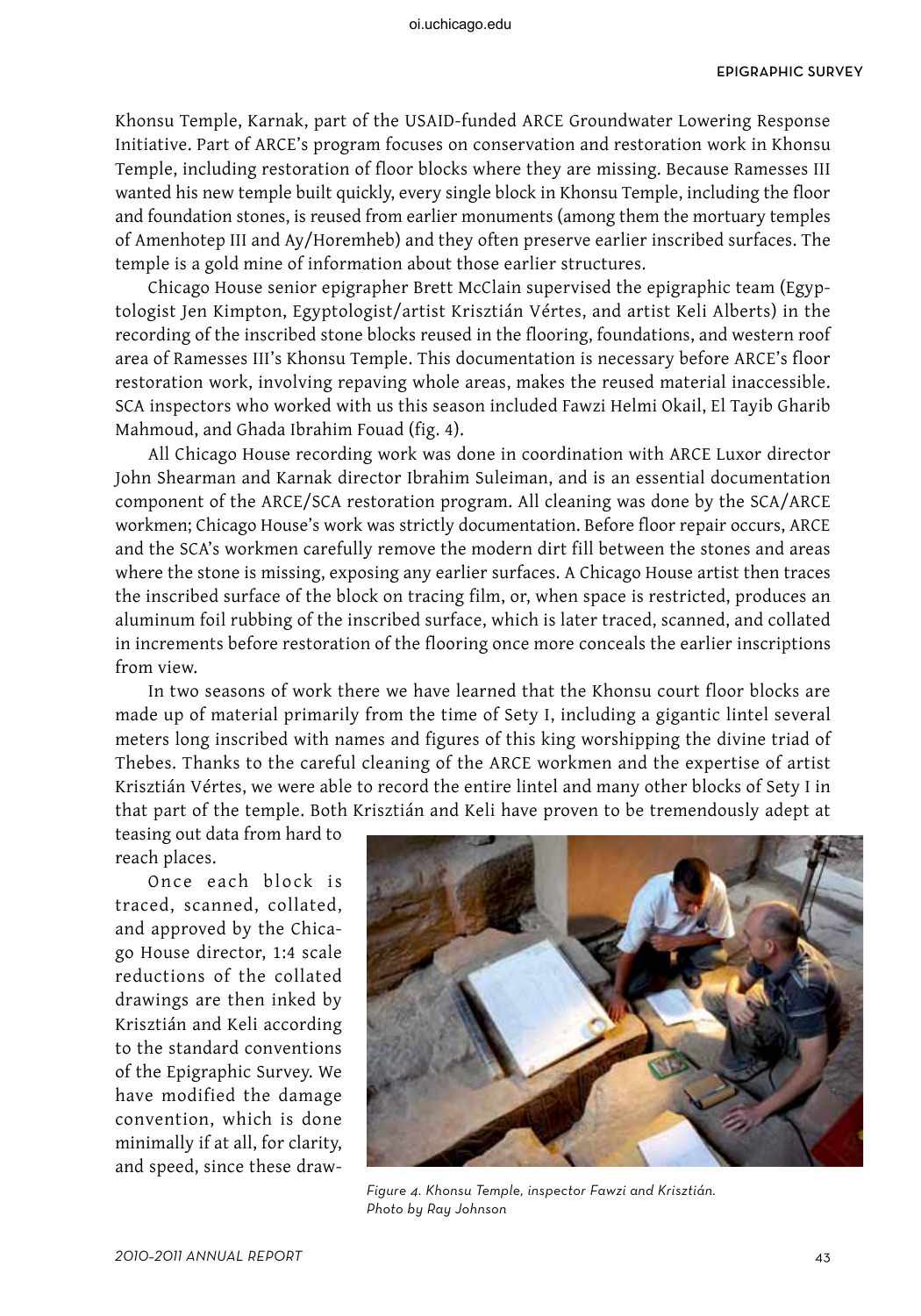ings must be produced — and collated — quickly, in order to keep to ARCE and the SCA's restoration schedule.

The material Chicago House has documented in the flooring of the rear sanctuary areas of Khonsu Temple suggests that Ramesses III dismantled a smaller, Eighteenth Dynasty, square-pillared sanctuary of Khonsu from the time of Thutmose III and utilized the stone from that structure in the foundations and flooring of his much larger structure. Most of the offering scenes preserved in the flooring depict or refer to the god Khonsu, and most of them show clear signs of restoration, which dates them to the pre-Amarna period. Blocks inscribed with the names of Thutmose III, Amenhotep II, Thutmose IV, Ay, Horemheb, Sety I, Ramesses II, and Sety II have all been documented in the flooring. Some limestone blocks appear to be much earlier, perhaps even from the Middle Kingdom. Many of the Thutmoside raised-relief offering scenes show signs of reworking in sunk relief and appropriation by Ramesses II. In one block the ancient artists recarved the raised-relief name and figure of Horemheb into a sunk-relief representation of Ramesses II in the same way he appropriated and converted raised relief scenes of his father Sety I in the Karnak Hypostyle Hall.

We are pleased and surprised at the amount of material that it has been possible to document. To date, the reused blocks and fragments recorded at Khonsu Temple during the 2008–2009, 2009–2010, and 2010–2011 seasons now total 652. In situ blocks from the flooring and foundations of Khonsu Temple total 309, while loose blocks and fragments total 343.

#### Luxor Temple

We are pleased to report that a gift from Nassef Sawiris has allowed the Epigraphic Survey to begin cataloging, documenting, and surveying the remains of the sixth-century AD basilica of St Thecla. Built just north of the Roman enclosure wall that abuts the eastern Luxor Temple pylon, it is the earliest known basilica/church in Luxor. This new project will allow us to integrate the church into the Roman fortification-wall study, and is expected to provide vital information about the transition period between the pagan and Christian religions, a hitherto little known chapter in the history of Luxor Temple. Already 102 blocks from the basilica sanctuary have been located and moved to a special processing area east of the Colonnade Hall for cleaning by conservator Hiroko Kariya, and recording by architect Jay Heidel. Jay (fig. 5) has drawn and entered 118 blocks (some too big to move) into a specially designed database and is preparing AutoCAD drawings for their reconstruction on paper this summer. Already numerous joins among the blocks have been noted, including blocks from a large, beautifully carved central arch, and the two granite columns and sandstone capitals that supported it. Future plans include a feasibility study for physically reconstructing some of the sanctuary blocks and architectural elements in situ as part of the comprehensive site management program for that area.

Educational signage for the main axis of the temple has also been designed, beginning with an orientation panel for the entire temple complex that will appear outside the main entrance (now on the east side of the temple) in English and Arabic. Panels that have already been designed and are being translated now include an "Ancient Thebes Orientation and Sphinx Avenue" in front of the temple, "The Ramesses II Pylon Entryway," "The Ramesside Court," "The Great Colonnade Hall," "The Amenhotep III Court," "The Roman Sanctuary," and "The Luxor Temple Sanctuary."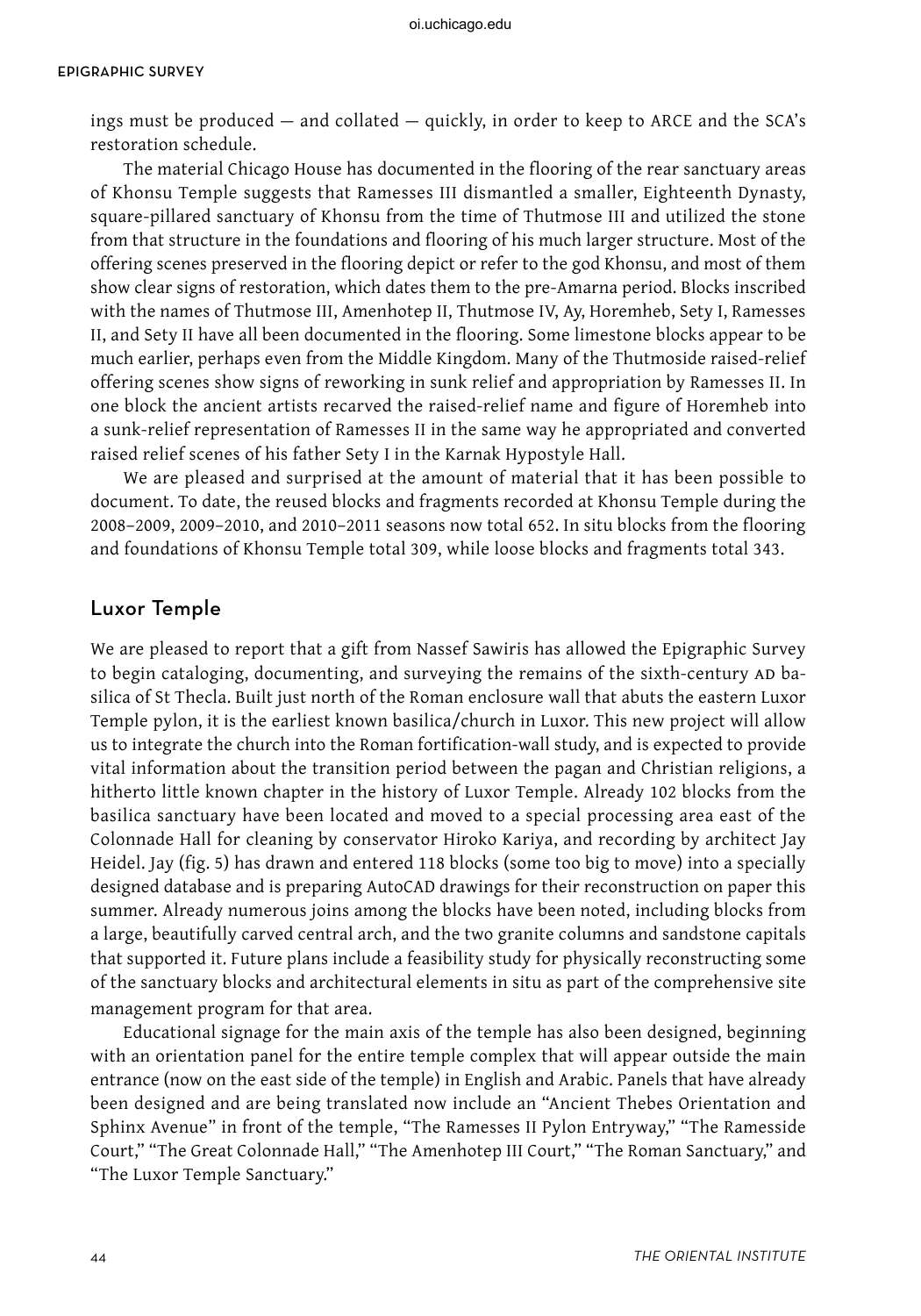### The Luxor Temple Blockyard Project

The Luxor Temple blockyard conservation program was coordinated by Hiroko Kariya and assisted by Tina Di Cerbo and Nan Ray. SCA inspectors who worked with us this season included El-Kazafi Abdul Rahman Azab, Omar Youssef Mahmoud, and Ahmed Abd El Nazeer Abd El Wares. The program this season focused on the Luxor Temple blockyard open-air museum, a project supported by the World Monuments Fund (a Robert W. Wilson Challenge to Conserve Our Heritage Grant).

The blockyard open-air museum was completed and opened to the public on March 29, 2010. It features a total of 169 pieces/groups (308 fragments including single and joined pieces) on twelve thematic mastaba platforms (a total of 142 m in length). Displayed on these mastabas are sixty-two fragment groups arranged in chronological order (from the Middle Kingdom to the present) accompanied by educational signage. There are also mastabas on which fragments are organized thematically; a rotating display currently featuring ancient Egyptian creatures, large blocks from the Amenhotep III sanctuary of Luxor Temple, statues, stelae, door



Figure 5. Luxor Temple, Thecla Church. First join by Jay. Photo by Ray Johnson

jambs, capitals, fragments showing ancient Egyptian masonry and conservation techniques, and finally, fragments uncovered during the Luxor Temple dewatering project. The display also includes the in situ presentation of the great eastern Roman *tetrastyle*. The 200 m long paths adjacent to the display platforms were paved and metal railings installed for the protection of the fragments. A total of fifteen large and forty-three small explanatory signs were installed. Thirty-four spotlights were installed for illuminating the display after dark.

This season a fragment that is part of the displayed fragment of Thutmose III was identified and was added to the displayed piece. The loss area was filled with brick and a mortar surface on which the missing decoration was painted by Ray.

A massive brick/mortar support for a large granite stela on display was partially dismantled and replaced with a new metal support. The metal support was locally prefabricated and assembled in the temple. It was then painted for visual integration with the stela.

The condition of each fragment on display was examined and compared to that of the last season, and the information was entered into the Luxor Temple blockyard database by Nan. The condition of the majority of the fragments did not change. A digital image of each displayed fragment was taken by photographer Yarko that will serve as a reference for condition surveys in the future.

Initial cleaning of loose as well as accumulated compact dirt on each fragment in the blockyard museum display area was carried out. This was followed by cleaning tests and intensive cleaning (both mechanical and chemical) in order to reveal details of relief and paint decoration of some fragments. Two fragments disfigured by hard mineral encrustation and dark ferrous inclusions were extensively treated.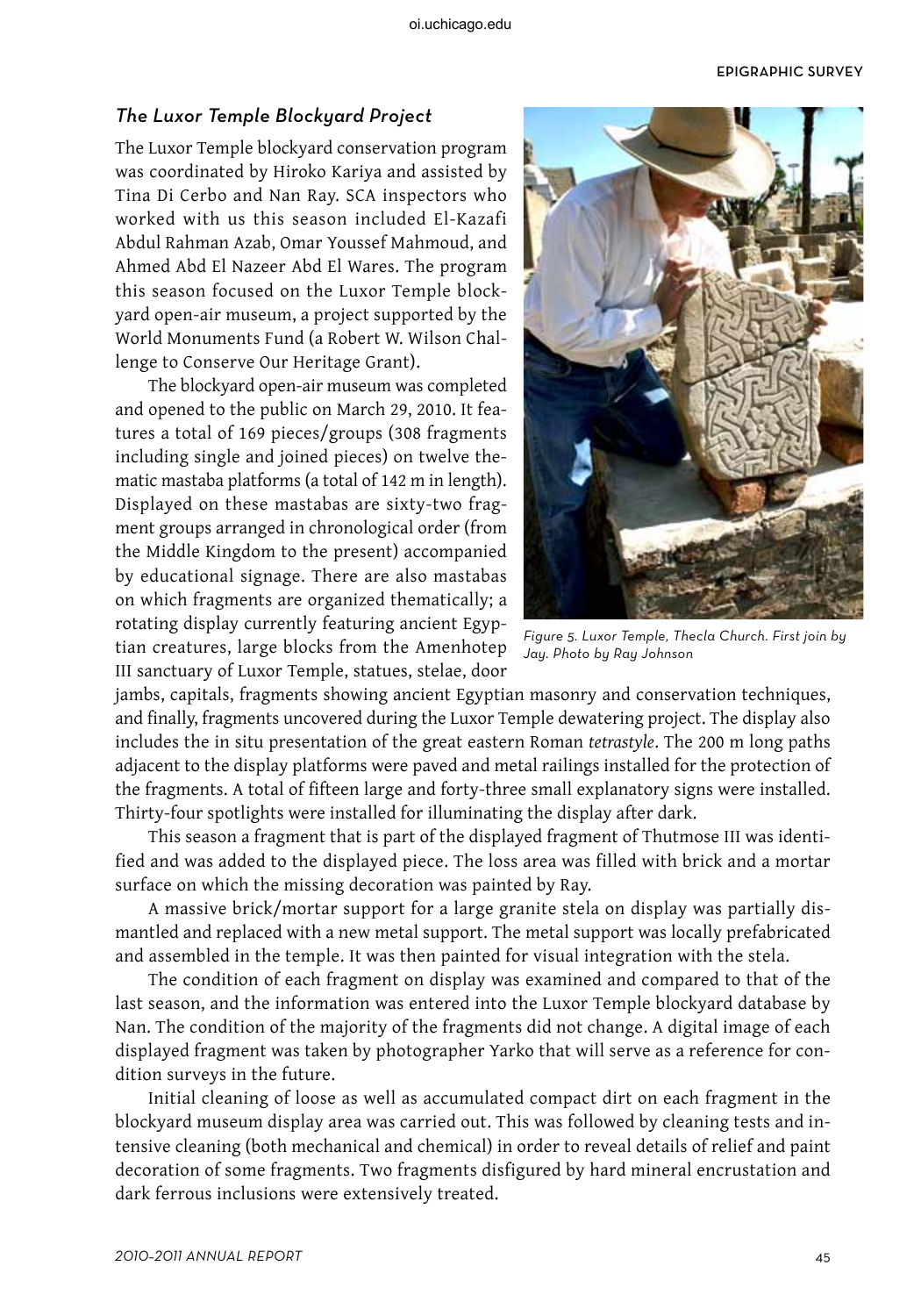#### Epigraphic survey

In order to reduce the amount of dirt/dust on the pavement, additional gravel was placed approximately 1 m wide along the western side of the paved path upon approval by the SCA. This has had a very positive effect of cutting down the dirt tracked onto the paving.

In the blockyard storage area an annual condition survey of selected fragments was carried out. Also, the fragments that were previously treated and/or protected in covered mastabas or covered shelves were examined and their condition checked.

### Luxor Temple Structural Condition Study

This season structural engineer Conor Power continued his condition study of the Luxor Temple structure, and found that the temple is stable. He found no discernible movement or destabilization of the Ramesses II pylons or great Colonnade Hall columns. Based on a comparison with photographs taken in the year 2000, Conor found that there is a noticeable reduction of overall moisture levels in the temple, and that moisture wicking has subsided. His conclusion is that the groundwater lowering engineering project, activated in 2006, has had a positive effect on Luxor Temple with a reduction of salt efflorescence and moisture levels in the structure. Excellent news!

#### Chicago House

### The Marjorie M. Fisher Library, Chicago House

The Marjorie M. Fisher Library, Chicago House, opened for the season on October 22, 2010, and closed on April 8, 2011, under the supervision of librarian Marie Bryan. During that time we had 778 visitors/users, and I am pleased to report that we remained open for our Egyptian and foreign colleagues during the months of revolution. Use of the library by our Egyptian colleagues increased dramatically this season, and we noted a huge increase in use particularly during the last two weeks we were open in March and April.

This season 205 titles (218 volumes) were added to the collection, of which 110 were monographs/books, seventy were journals, twenty-four were series volumes, and one was



a pamphlet. One hundred eleven volumes were repaired during the season and thirty-two spine labels were repaired or replaced.

Physical conversion to the Library of Congress classification system continued on November 10, 2010, shortly after the arrival of Oriental Institute Visiting Committee members Andrea Dudek and Joan Fortune, who were Marie's library slaves until November 29. These two "relentless" workers managed to convert 334 titles (424 volumes) in the brief time they were here. Anait Helmholz started work on January 4 and finished conversion of 206 titles (382 volumes) by March 15, despite a fractured leg that impeded her mobility somewhat! A total of 640 titles (806 volumes) were completely converted this season.

As usual, our friends in the field continued to make kind donations of books to the library, a grand total of eighty-seven titles, over 40 percent of our entire acquisi-<br>Figure 6. Chicago House library in April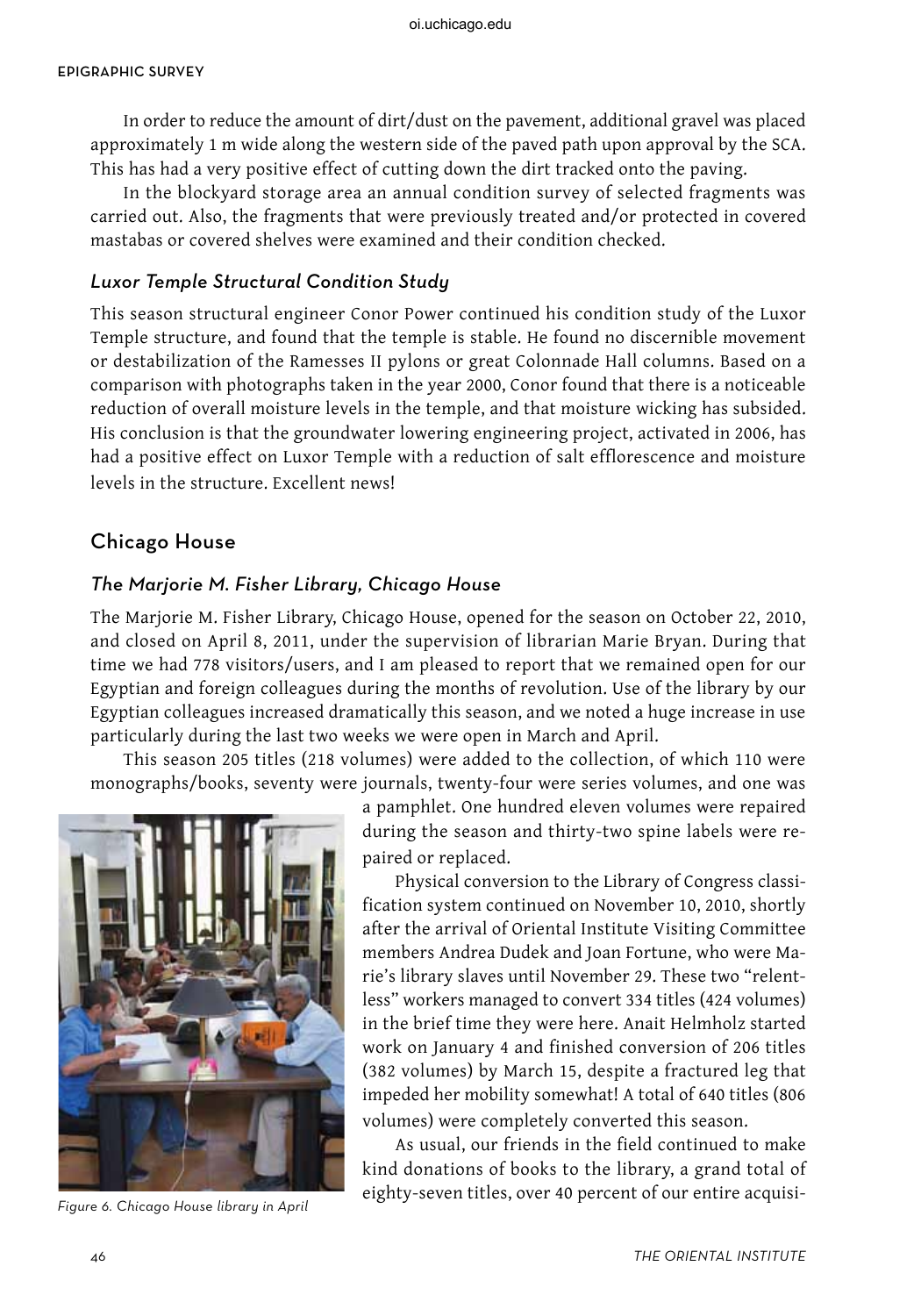tion list this season. Marie herself has generously donated funds to purchase most of our French Institute/Institut Français d'Archéologie Orientale (IFAO) publications, all of which are now being purchased directly from the Institute in Cairo at a 25 percent discount. Kent Weeks very kindly donated \$1,000 to set up a Susan Weeks Memorial Fund. He is designing a special bookplate for the books purchased through this fund. Our dear friend Ken Ostrand continues to bring books as gifts, many donated by Peppy Bath. Foy Scalf of the Oriental Institute Research Archives and Vanessa Desclaux of the IFAO library in Cairo helped us out with scans of several articles for our users and to repair damaged volumes. Sincerest thanks to you ALL.

### The Tom and Linda Heagy Photographic Archives

Photo Archives registrar Ellie Smith registered 189 large-format negatives this season, and among a million miscellaneous tasks assisted staff photographer Yarko photographing the Domitian gate at Medinet Habu, numerous block fragments in the Medinet Habu blockyard, and a dozen Khonsu Temple blocks. Yarko valiantly kept up the site photography as well as photographic drawing enlargement production, collation blueprint production, and bleaching of finished inked drawings. He took a series of conservation reference shots of restored fragment groups in the Luxor Temple blockyard open-air museum, as well as reference photos of the museum displays lit for nighttime viewing. Yarko also continued the digital documentation of the changing face of Luxor during the Government of Egypt (GOE) urban renewal program, which had slowed down considerably by the time we left in April as the new GOE reevaluates the program, and spent much of his evening hours organizing and optimizing the hundreds of digital images he took during the day. Archivist Sue Lezon supervised the upgrading of the computers in the Photo Archives (and the replacement of the Chicago House main Internet hub that blew during a power surge) and helped a number of visiting scholars find what they needed in the archives. She and Brett continued planning the production of the next Medinet Habu publication, while she and Ellie began the re-organization of the Metropolitan Museum of Art tomb photographs in new archival housing generously

donated by Ellie. Sue worked with Tina and Yarko on recent negative scans and produced CDs of those images, and optimized 100 scans of the Jacquet archive for the Chicago House Photo Archives database currently being worked on by Alain and Emmanuelle Arnaudiès. The Arnaudiès spent two weeks in March with us (fig. 7) and continued to develop the large-format image database as well as input new data. Alain added two new features to the Photographic Archives toolbox: an access list to the various Chicago House collections and information giving short historical backgrounds for each of them. The



new data input included 2,090 refer- Figure 7. Alain and Emmanuelle Arnaudiès at work in March. Photo by Ray Johnson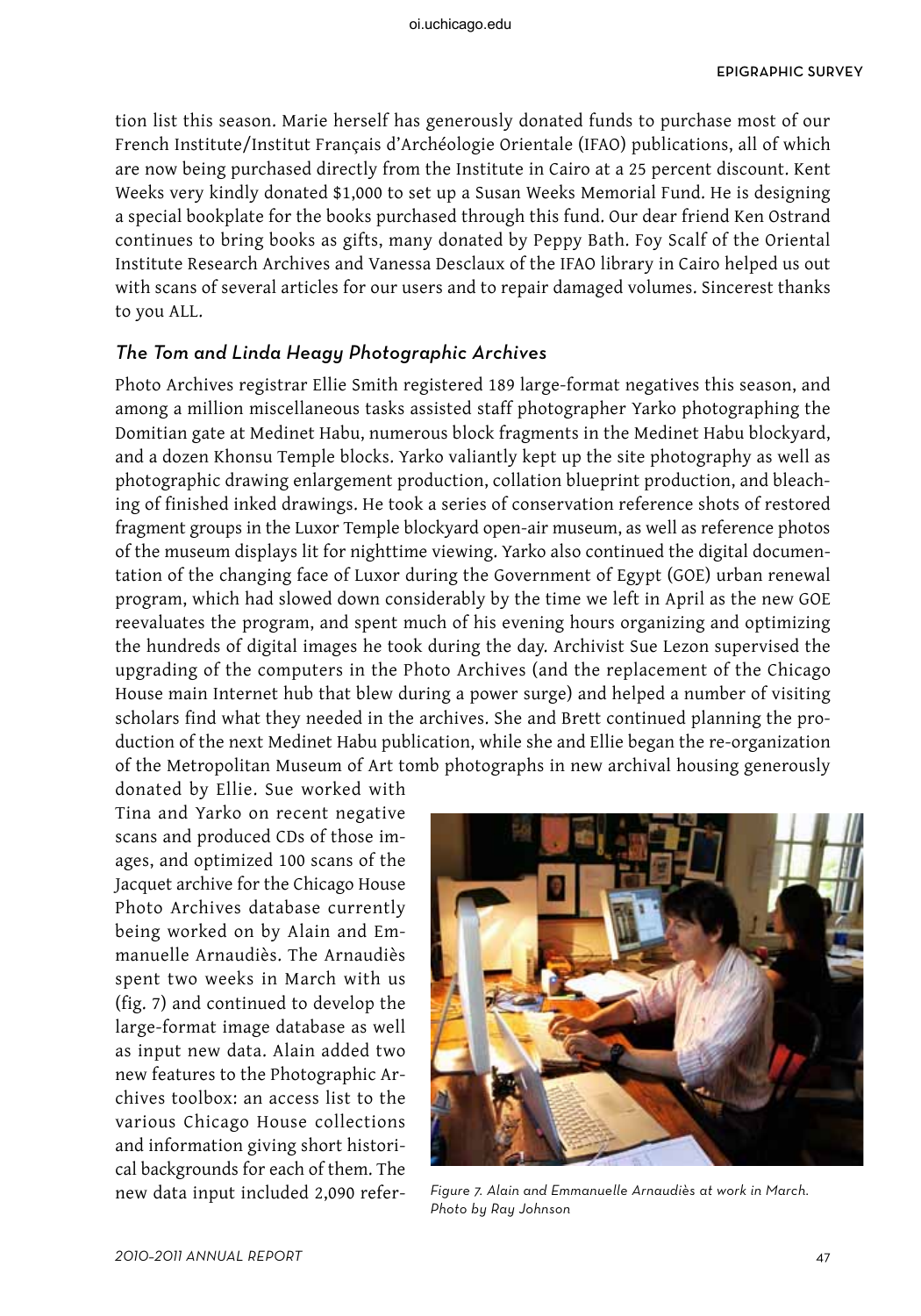ences in the bibliographical file concerning the Theban area and the Chicago House and staff activities, and 583 PDF files in the virtual library. Emmanuelle Arnaudiès carried on the documentation of the Nelson numbers in Medinet Habu and added those of the small Amun temple (section B, Medinet Habu B). 236 new Nelson numbers were documented (description, bibliographical cross references, bibliography update, including the translations of the *Medinet Habu* Volume IX publication). Tina has spent a fair amount of time and expertise organizing and archiving the entire Photo Archives image holdings for uploading into the University of Chicago's offsite data storage as well as new multi-terabyte external hard drives for the Chicago House network, thanks to an ARCE Antiquities Endowment Fund grant.

### Chicago House

Tina came early and stayed late to open and close up the Chicago House (CH) facility before and after our 2010–2011 season; bless you, Tina. Chicago House finance manager Safi Ouri (fig. 8) and administrator Samir Guindy continued to make sure that all our archaeological fieldwork was properly supported financially, and this season administrative assistant Samwell Maher joined the team to assist in that process. Sadly, I must report that Safi was obliged to return to Jordan in January to take care of family matters and has left the full-time employ of Chicago House. She continues to consult with us on our grants management from afar, but Chicago House is a very different place without her. Let me express my heartfelt thanks to Safi for her eleven years of brilliant financial management, total dedication, and very, very hard work on our behalf. She helped raise the Epigraphic Survey to a new level of excellence that we are committed to maintaining, and her expertise has allowed us to build a foundation solid enough to support that work. Thank you, Safi; we wish you great success



back in Jordan. The good news is that Safi kindly helped us find her replacement, senior accountant Essam El-Sayid, who started work with us on March 1. Welcome, Essam! Mention must also be made of Carlotta Maher, who kindly assisted us for two weeks in November and brought great joy to visitors and staff alike! I would also be remiss if I didn't mention the visit on New Year's day of Prince Albert of Monaco, his fiancée (now wife), and a few friends. We don't get much royalty through Chicago House and this visit was a treat.

#### \*\*\*\*\*\*\*\*\*\*

The Epigraphic Survey professional staff this season, besides the director, consisted of J. Brett Mc-Clain as senior epigrapher, Jen Kimpton, Christina Di Cerbo, Virginia (Ginger) Emery, and Christian Greco as epigraphers; Boyo Ockinga and Susanne Binder as archaeologist/epigraphers; Margaret De Jong, Susan Osgood, Krisztián Vértes, and Keli Alberts as artists; Julia Schmied as blockyard and archives assistant; Jay Heidel as architect/surveyor; Yarko Kobylecky as staff photographer; Susan Figure 8. Finance manager Safinaz Ouri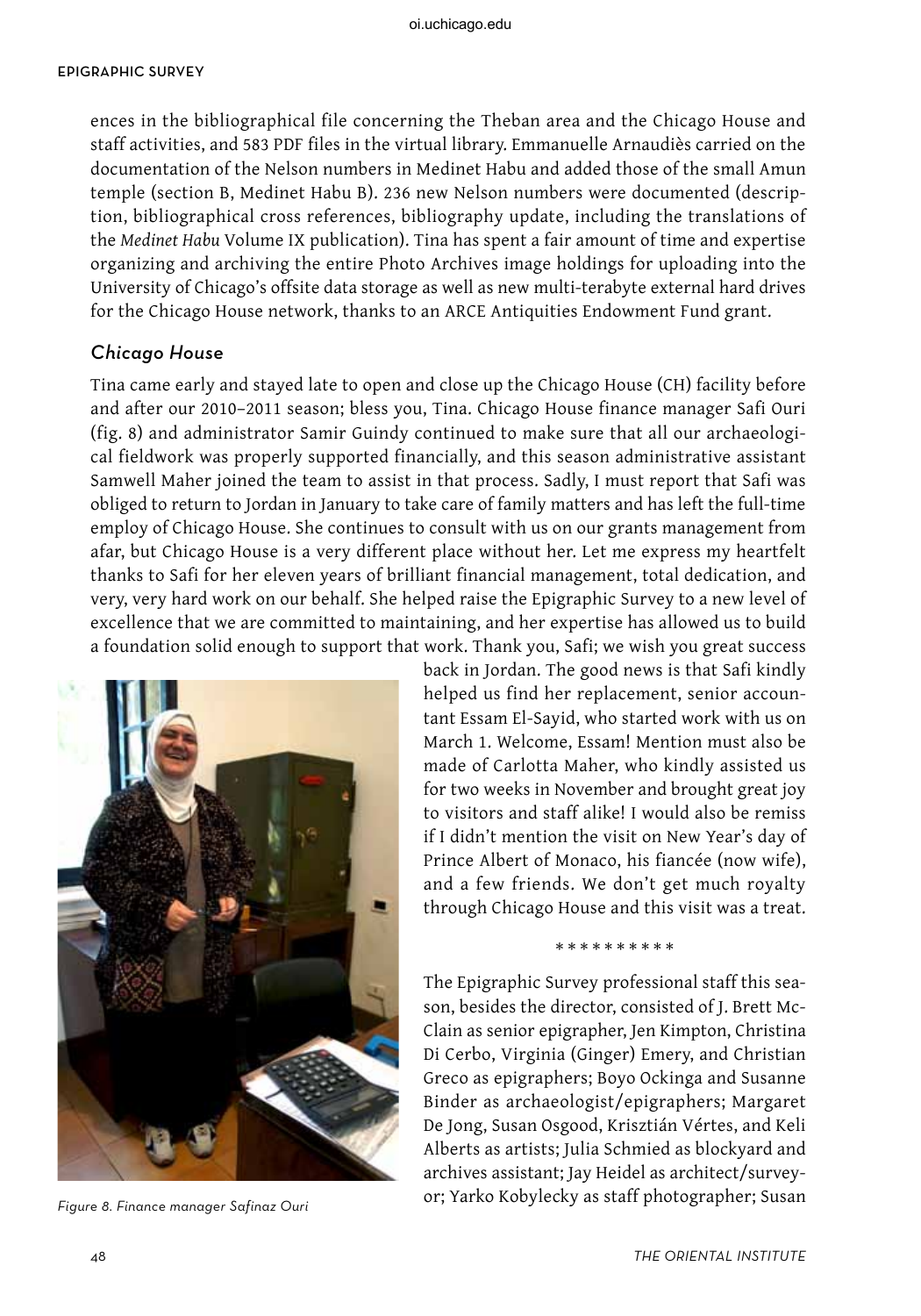Lezon as photo archivist and photographer; Elinor Smith as photo archives registrar and photography assistant; Carlotta Maher as assistant to the director; Safinaz Ouri as finance manager; Essam El-Sayid as senior accountant; Samir El-Guindy as administrator; Samwell Maher as administrative assistant; Marie Bryan as librarian; Anait Helmholz as librarian assistant; Frank Helmholz as master mason; Lotfi K. Hassan as conservation supervisor; Nahed Samir Andraus and Mohamed Abou El Makarem as conservators at Medinet Habu; and Hiroko Kariya as conservation supervisor at Luxor Temple. Nan Ray worked as Hiroko's assistant in the Luxor Temple blockyard; Alain and Emmanuelle Arnaudiès worked on the Chicago House Digital Archives database; Louis Elia Louis Hanna worked as database architect; Conor Power worked as structural engineer; Helen Jacquet-Gordon and Jean Jacquet continued to consult with us from Geneva; and Girgis Samwell worked with us as chief engineer.



Chicago House staff, 2010–2011. Back row, left to right: Artist Keli Alberts; Egyptologist/epigrapher Christian Greco; Egyptologist/epigrapher Jen Kimpton; Egyptologist/senior epigrapher Brett McClain. Second to the top row, left to right: Egyptologist/epigrapher Tina Di Cerbo; Luxor Temple conservator Hiroko Kariya; senior artist Margaret De Jong; chief engineer Girgis Samwell; librarian Marie Bryan; stonemason Frank Helmholz; assistant administrator Samwell Maher. Second from bottom row, left to right: conservator Mohamed Abou El Makarem; Egyptologist/artist Krisztián Vértes; Egyptologist/epigrapher Julia Schmied; Egyptologist/director Ray Johnson; architect Jay Heidel; assistant librarian Anait Helmholz; administrator Samir Guindy. Bottom row, left to right: senior accountant Essam el-Sayyid; conservator Nahed Samir Andraus and daughter Joia; Medinet Habu senior conservator Lotfu Khaled Hassan and son Hany; conservator Dina Hassan and son Karim; photo archivist/ photographer Sue Lezon; Pia Kobylecky; and staff photographer Yarko Kobylecky. Photo by Yarko Kobylecky and Sue Lezon